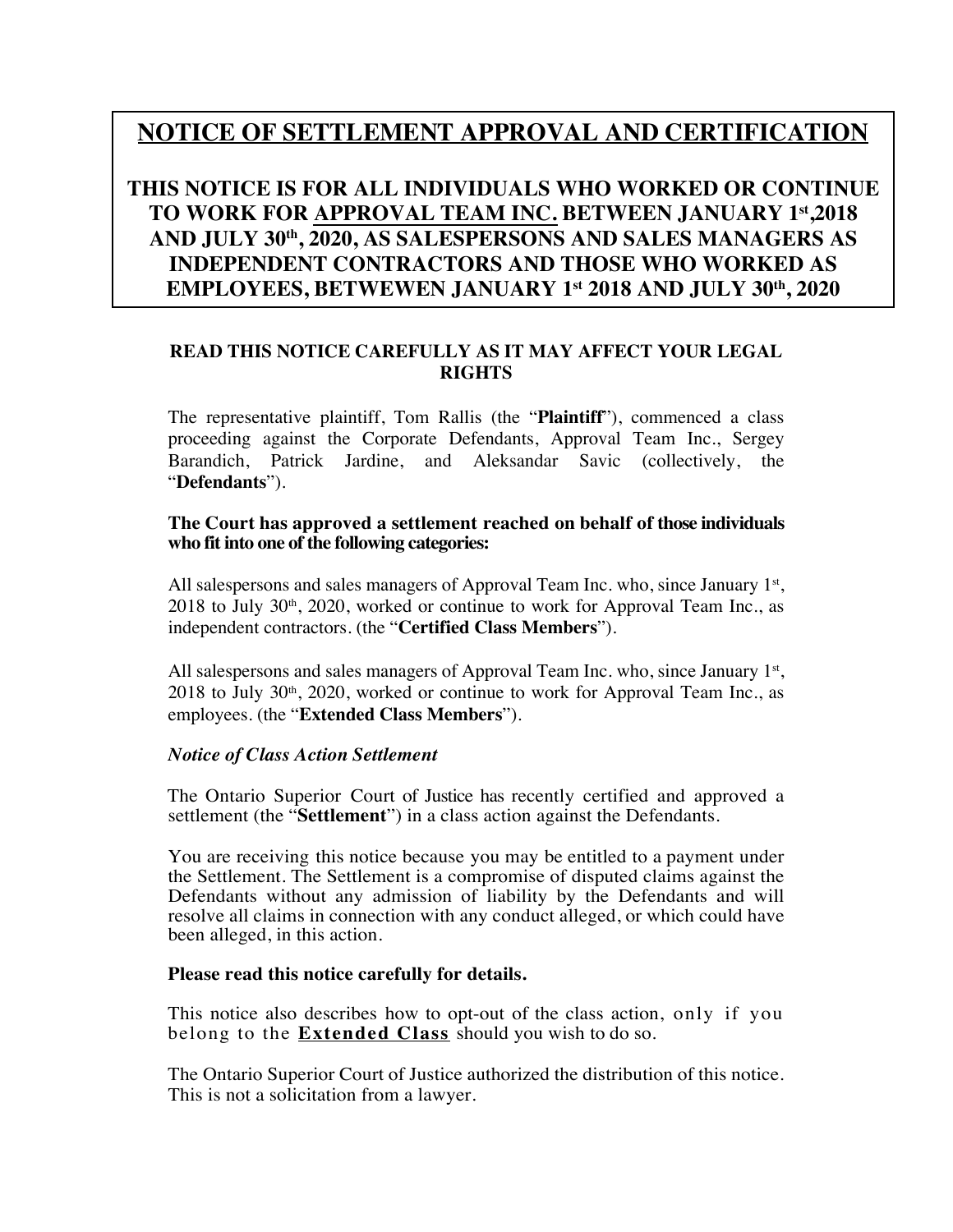#### *What Is the Class Action about?*

The Plaintiff commenced this proposed class action against the Defendants on behalf of all salespeople and sales managers who worked in Ontario for the Defendants between January 1st, 2018 and July 30th, 2020 as independent contractors, as well as employees of the Defendants between January 1st, 2018 July 30<sup>th</sup>, 2020 for the Extended Class. Among other things, the Plaintiff alleges that the Defendants misclassified the above workers as independent contractors when, at law, they were employees and were therefore entitled to receive certain employment benefit payments, such as overtime pay, vacation pay, public holiday pay, Canada Pension Plan contributions and Employment Insurance contributions.

The Plaintiff is seeking compensatory damages for allegedly unpaid wages, overtime pay, vacation pay, public holiday pay, Canada Pension Plan contributions and Employment Insurance contributions, as well as for punitive damages. The Certified Class was certified on July  $7<sup>th</sup>$ , 2020, and the action was certified for the Extended Class on January 17, 2022. Monkhouse Law represents the class ("**Class Counsel**").

The Defendants have denied all the allegations made against them in this proceeding.

#### *Am I Eligible?*

You are a Class Member and are entitled to participate in the proceeding if you fall within the following definitions:

All salespersons and sales managers of Approval Team Inc. who, since January  $1<sup>st</sup>$ , 2018 to July 30<sup>th</sup>, 2020, worked or continue to work for Approval Team Inc., as independent contractors. (the "**Certified Class Members**").

All salespersons and sales managers of Approval Team Inc. who, since January  $1<sup>st</sup>$ , 2018 to July 30<sup>th</sup>, 2020, worked or continue to work for Approval Team Inc., as employees. (the "**Extended Class Members**").

Estates of Class Members may also be eligible for compensation under the Settlement.

All Class Members (except those Extended Class members who validly "opt out" of this class action, as described below) will be bound by the terms of the Settlement and will be covered by the releases in the Settlement. As a result, they will automatically release, and will not be able to pursue, any claims they may have against the Defendants relating to any conduct alleged, or which could have been alleged, in this class action.

#### *What Does the Settlement Provide?*

The Settlement provides that: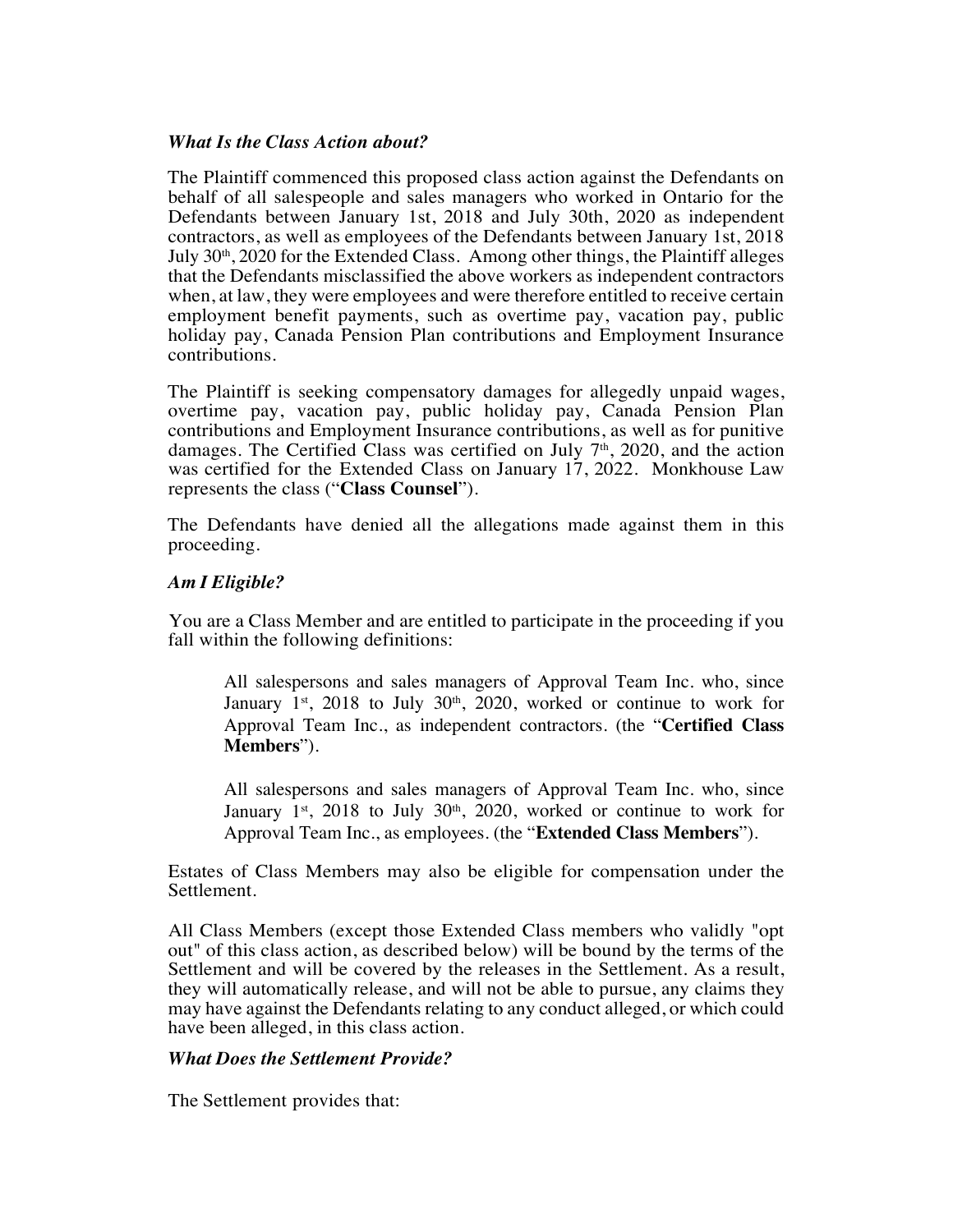- To receive payment, Class Members **must** fill out a claims form that details, to the best of their abilities, the dates which they worked for the Corporate Defendants, and their current contact information. Those who fill out the forms will be referred to herein as Putative Class Members.
- The Defendants will receive these claims forms and will review their records to corroborate the information contained therein.
- The Defendants will send a notification letter to each Putative Class Member and explain what they have concluded regarding the Putative Class Member's work history, and the value of their claim.
- If a Putative Class Member disagrees with the Defendants' assessment, they can file an appeal with a designated referee.
- Once all appeals are resolved, the Defendants will calculate the estimated amount each Putative Class Member is entitled to receive under the settlement using a pre-determined formula.

The Court has approved a global, all-inclusive settlement payment amount of \$850,000 (the "**Gross Settlement Funds**") in exchange for, among other things, a full and final release of the claims against the Defendants. The Gross Settlement Funds shall be reduced by Class Counsel's fees, HST, disbursements, settlement administration costs and/or an Honorarium. The remaining amount shall be available to be distributed in accordance with the Distribution Plan in the Settlement Agreement, including a distribution to eligible class members, as described in greater detail below.

You will not have to pay any of the fees and expenses of Class Counsel. The Court has approved a contingency fee agreement and has fixed Class Counsel fees and disbursements in the amount of \$338,107.73 This amount is inclusive of legal fees, HST, and disbursements.

Full details of the settlement are available in the formal settlement agreement found at:

https://www.monkhouselaw.com/approval-team-employment-standards-classaction/ .

#### *How Much Money Will I Get?*

The amount each class member will receive will depend on several factors. Thesefactors include:

- (1) The number of class members that apply for payment;
- (2) The number of hours you worked for the Corporate Defendant and the rate you were paid;
- (3) What holidays occurred during your tenure; and
- (4) Whether you worked as an independent contractor or as an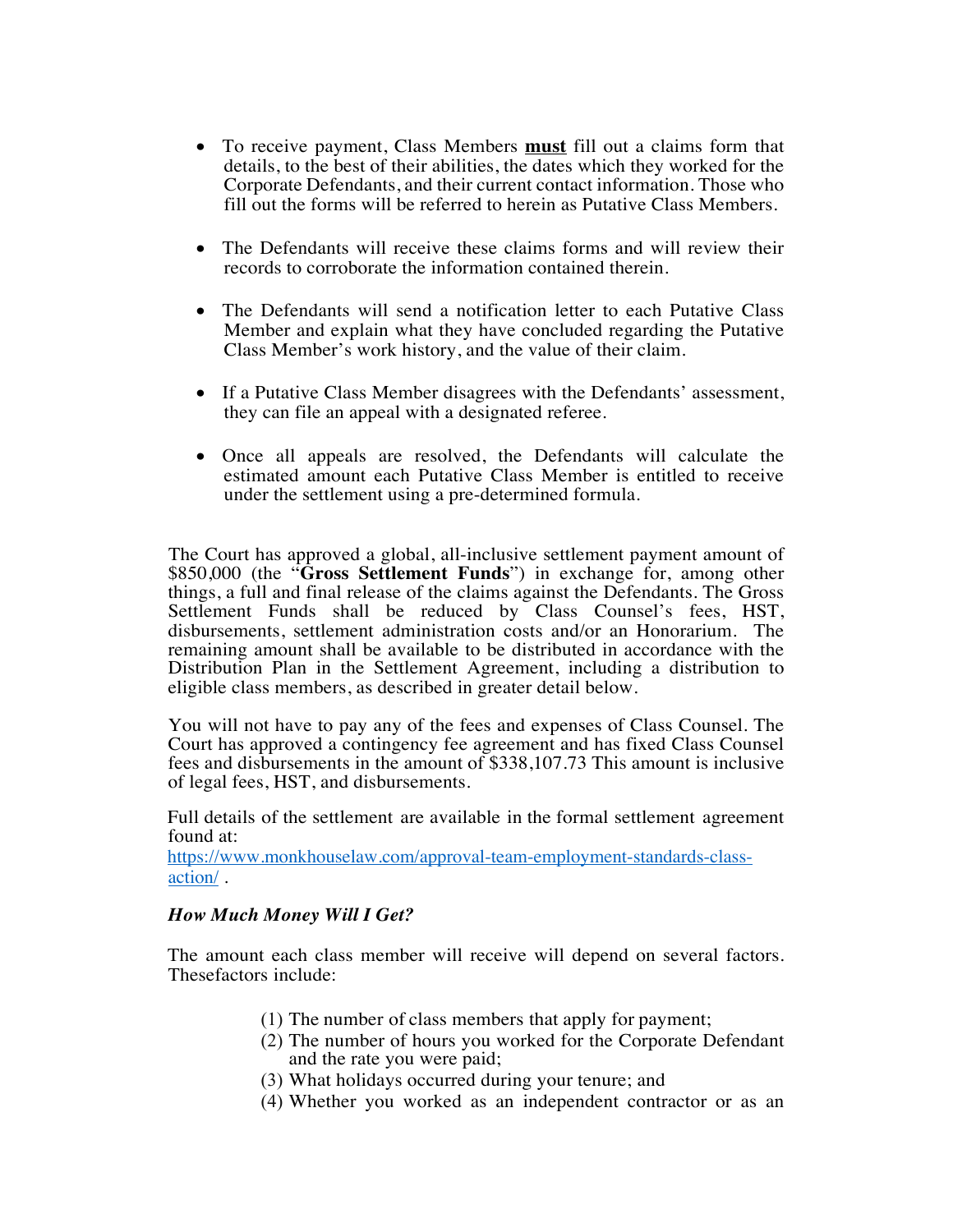employee.

The Defendants will review their records to confirm the number of hours each class member worked for the Corporate Defendant, as well as each class member's hourly rate of pay. These figures will be applied to a pre-determined formula to calculate what share of the settlement amount each class member will receive.

Settlement funds will generally be distributed as follows in relation to work performed for Approval Team from January 1<sup>st</sup>, 2018 to July 30<sup>th</sup>, 2020 for the Certified Class, and January  $1^{st}$ , 2018 to July 30<sup>th</sup>, 2020, for the Extended Class:

- (1) A Class Member's Hourly Rate ("HR") will be determined by dividing their monthly payment [A] by the weeks in the pay period [B] multiplied by 44 (HR =  $A/(B*44)$ ), if this Hourly Rate falls below \$14 per hour the Class Member will receive the difference in their HR and the Minimum Wage (\$14) multiplied by the number of hours worked;
- (2) Class Members who worked as independent contractors will be assigned a value of 4% of earned amounts for vacation pay; and
- (3) Class Members who worked as independent contractors will receive 8 hours of pay based on their Hourly Rate for each public holiday that occurred during their engagement with Approval Team for Holiday Pay;
- (4) Class Members who worked as Salespersons will assign 3 hours of overtime per week, to be paid at one and one-half times (1.5x) the Hourly Rate or Minimum Wage, whichever is greater.

All the above figures are **estimates only:** the total payment you receive will be dependent on the number of class members who apply for compensation under the Settlement Agreement and the total costs incurred in administering the settlement.

Importantly, the entirety of the settlement is for a fixed amount, meaning that the Defendants and Class Counsel do not "save" money by denying claims.

If you want to see the formulae being applied in detail, you will have to read the formal Settlement Agreement found at https://www.monkhouselaw.com/approval-team-employment-standards-class- action/ .

Please note that tax withholdings will **only** be made on these amounts if you are Classified as an employee, and Approval Team will issue a T4. If you were classified as an independent contracted than Approval Team will make the payments as damages and will not be making tax deductions. If you have questions regarding the tax consequences, it is recommended that you call the Canada Revenue Agency at **1-800-959-8281**.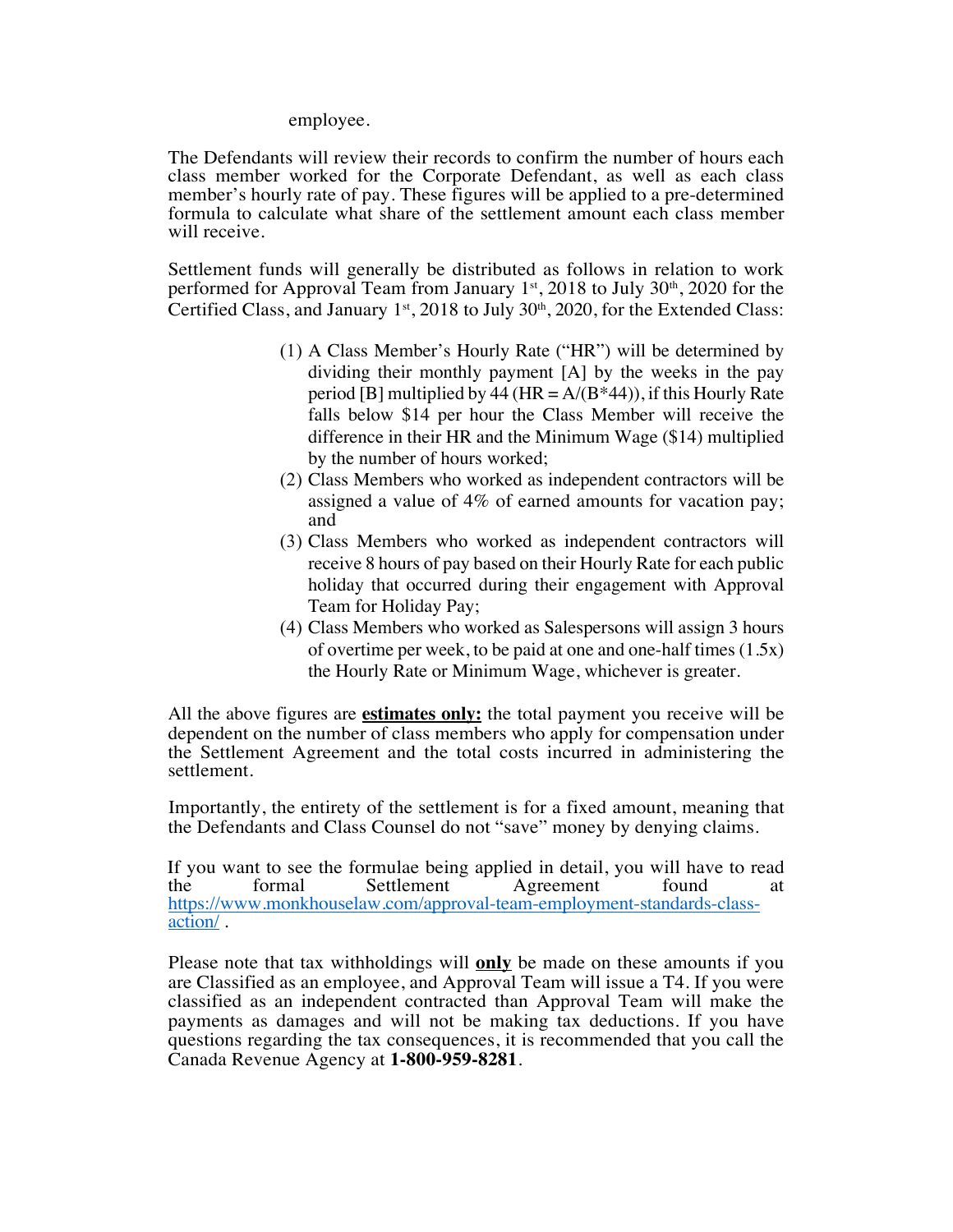#### *How Do I Get This Money?*

**To be eligible to receive a payment under the Settlement, you must complete a Claims Form and return it to the Defendants by April 15th ,**  2022. If you do not submit a complete and valid Claims Form by this deadline, you may be ineligible to receive a payment under the Settlement. Claims Forms filed on behalf of the estate of a class member must be submitted by the executor or administrator of the estate. Claims Forms must be submitted to the Defendants either by email or mail at the following:

Approval Team Class Action c/o Monkhouse Law, 220 Bay Street, Suite 900, Toronto, Ontario, M5J 2W4 Email: ApprovalTeam.ClassAction@monkhouselaw.com Fax: 888-501-7235

A copy of the Claims Form is attached to this notice. Copies are also available at https://www.monkhouselaw.com/approval-team-employment-standardsclass-action/

If you are a member of the Extended Class and you choose to opt out of the class action, as described below, you will not be eligible for any compensation under the Settlement.

#### *What If I Do Not Want to Be Bound by the Settlement?*

If you are a member of the Extended Class, you also have the right to opt out of the class action. By opting out, you reserve the right to make your own claim against the Defendants, including for any allegedly unpaid wages, overtime pay, vacation pay, public holiday pay, Canada Pension Plan contributions and Employment Insurance contributions. The decision to opt out should not be taken lightly, as it means that you would have to start your own claim at your own expense if you wanted to pursue an individual claim against the Defendants. You must also abide by any applicable limitation periods. We advise that you consult a lawyer about any limitations issues before making the decision to opt out.

If you wish to opt-out of this class action, **you can only do so if you are part of the Extended Class,** and you must submit a complete and valid Opt-Out Form to Class Counsel by email, mail or fax no later than **April**  $\frac{15}{\text{h}}$ ,  $\frac{2022}{\text{h}}$  at the following:

Approval Team Class Action c/o Monkhouse Law, 220 Bay Street, Suite 900, Toronto, Ontario, M5J 2W4 Email: ApprovalTeam.ClassAction@monkhouselaw.com Fax: 888-501-7235

An Opt-Out Form will only be valid if it contains the following:

1. The full name of this proceeding (*Tom Rallis v. Approval Team Inc.,*